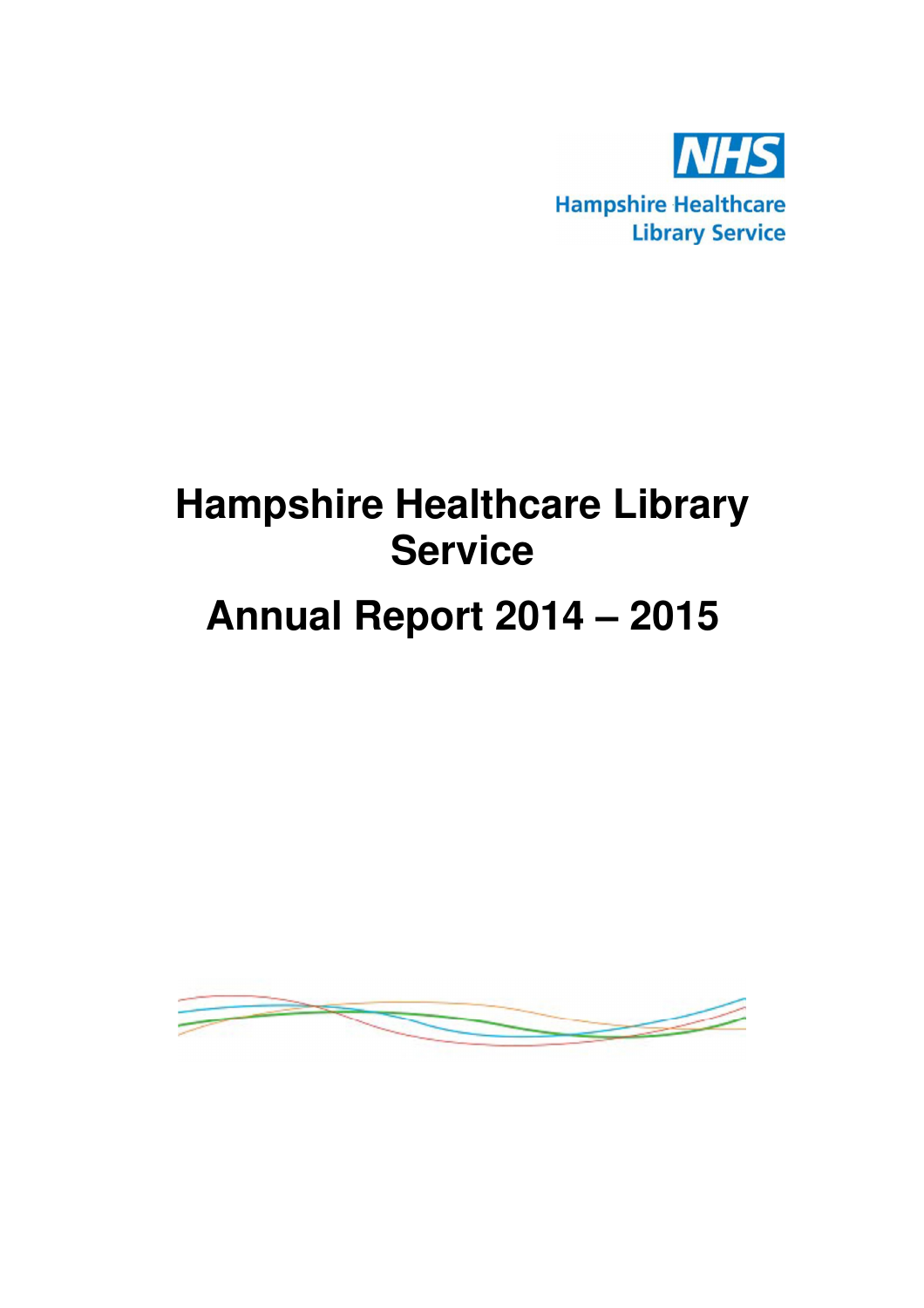### **Contents**

| Purpose of the report                       | 3 |
|---------------------------------------------|---|
| Summary of core activities                  | 3 |
| Activity levels in 2014 - 2015              | 4 |
| Summary of the year April 2014 – March 2015 | 5 |
| Key achievements April 2014 - March 2015    | 6 |
| Going Forward: Priorities in 2015 -2016     | 8 |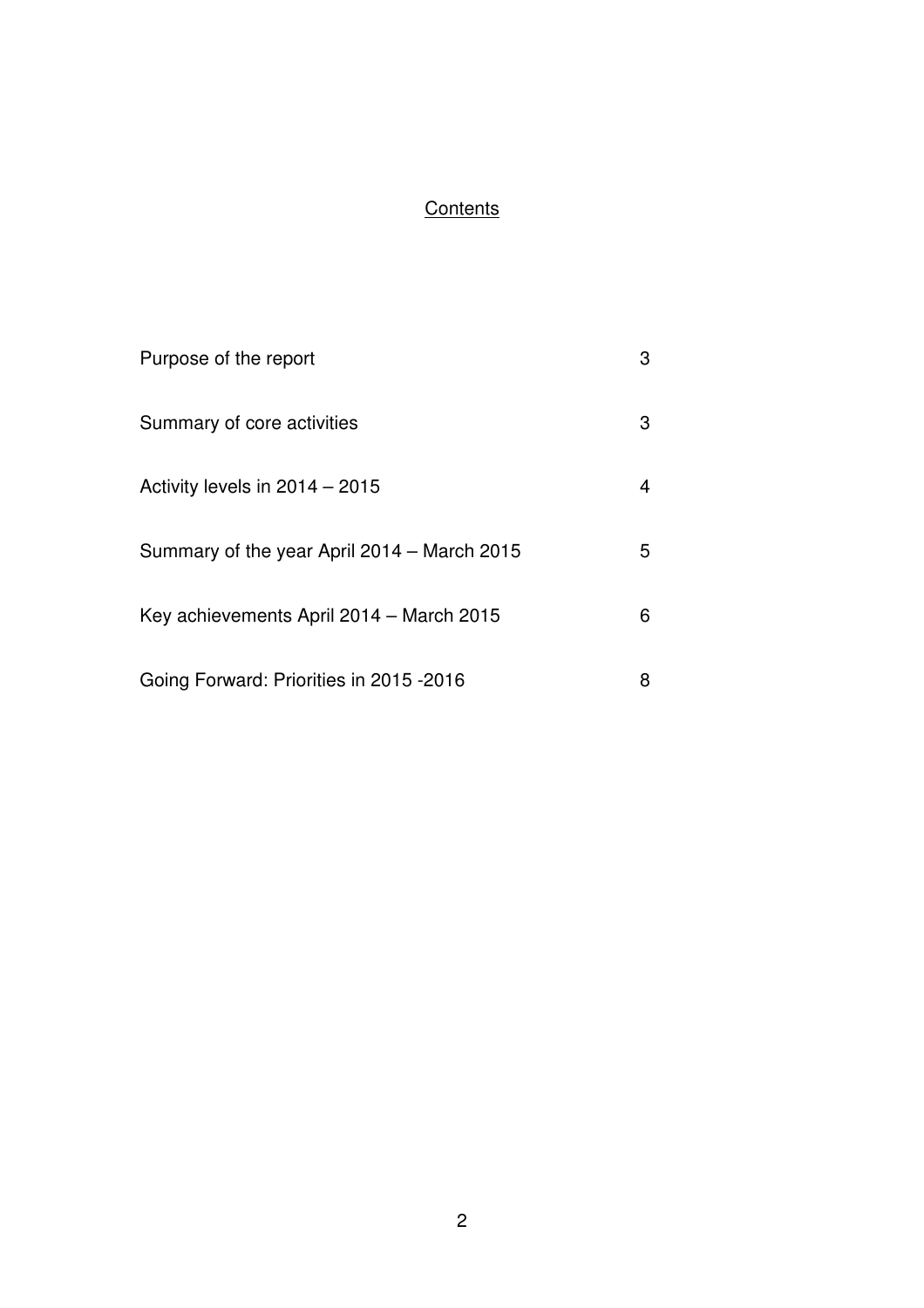#### Purpose of the report

The purpose of this report is to highlight the activities of Hampshire Healthcare Library Service (HHLS) during the year 1 April 2014 – 31 March 2015 and to demonstrate how HHLS supports its stakeholders in achieving their goals.

HHLS is a shared library service, hosted by Southern Health NHS Foundation Trust (SHFT), and in 2014-2015 also provided library services to NHS staff in Hampshire Hospitals NHS Foundation Trust (HHFT) plus some additional organisations via funded service level agreements.

#### Summary of core activities

HHLS promotes the essential role of knowledge in delivering high quality health services.

HHLS provides best evidence to improve outcomes, reduce risk and save time and money across our stakeholders' activities.

The library service's core activities are:

- Identifying best evidence through our expert literature search service
- Supplying relevant up-to-date evidence-based materials to support staff. These materials are in a variety of formats and might be from our own stock or obtained from elsewhere on behalf of our customers.
- Enabling staff to keep up to date through the provision of current awareness services
- Enabling staff to make best use of knowledge resources through the delivery of information skills training sessions, on a one to one or small group basis as well as provision of help sheets via the website
- Offering staff a high-quality environment for private study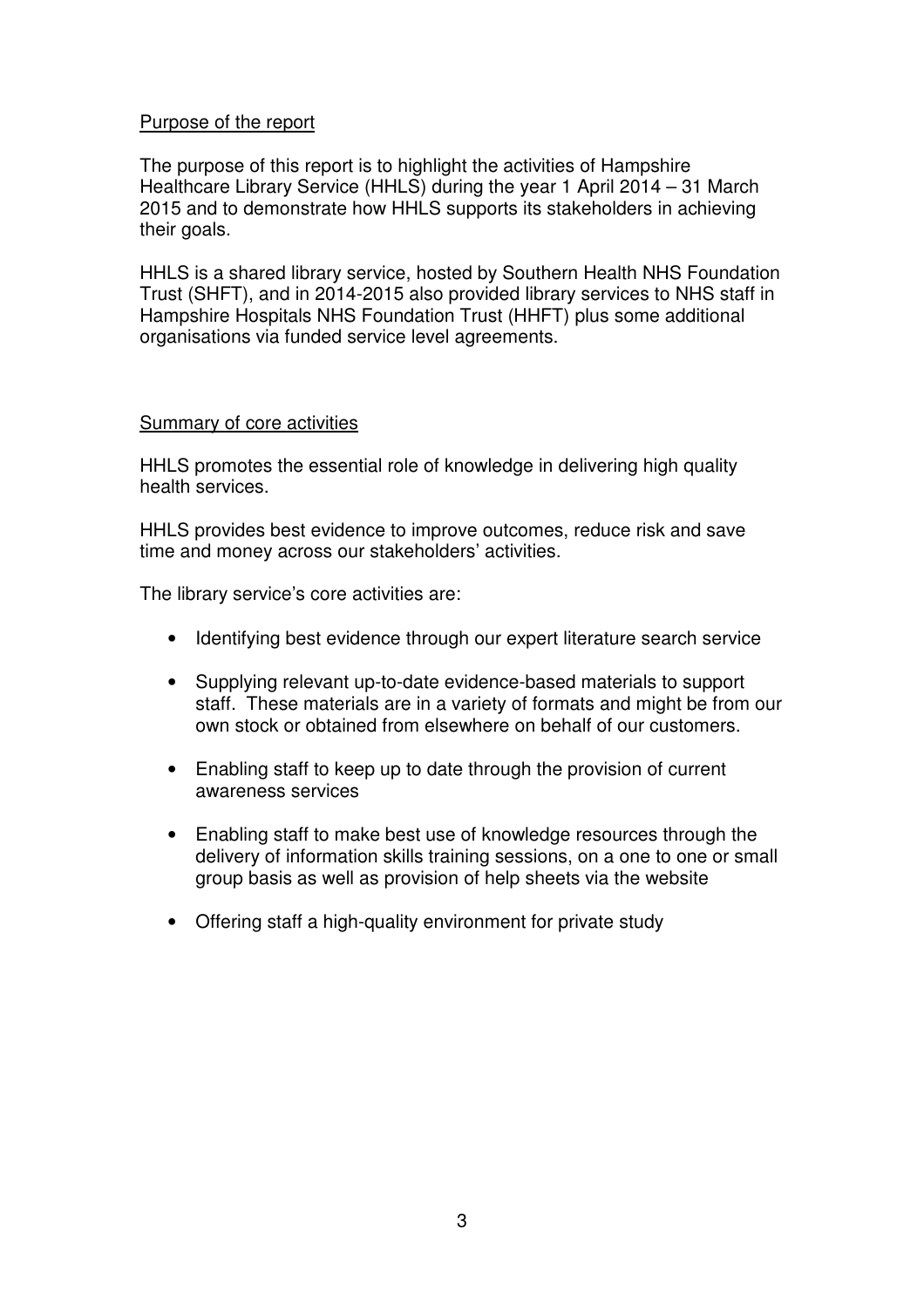

HHLS services can be accessed remotely and customers do not need to attend the library in person to use them. Outreach services continue to develop and Knowledge Specialists visit many outlying sites on a regular basis or by appointment.

The library website www.hantshealthcarelibrary.nhs.uk provides easy access to HHLS services.

#### Activity levels in 2014 - 2015

There was a drop in the numbers of books supplied across both trusts and this trend must be monitored. However the number of books supplied to Southern Health was still higher than two years ago (2012- 2013).



There was a drop in the numbers of articles supplied across both trusts and this trend must be monitored. However the number of articles supplied to both trusts was still higher than two years ago (2012- 2013).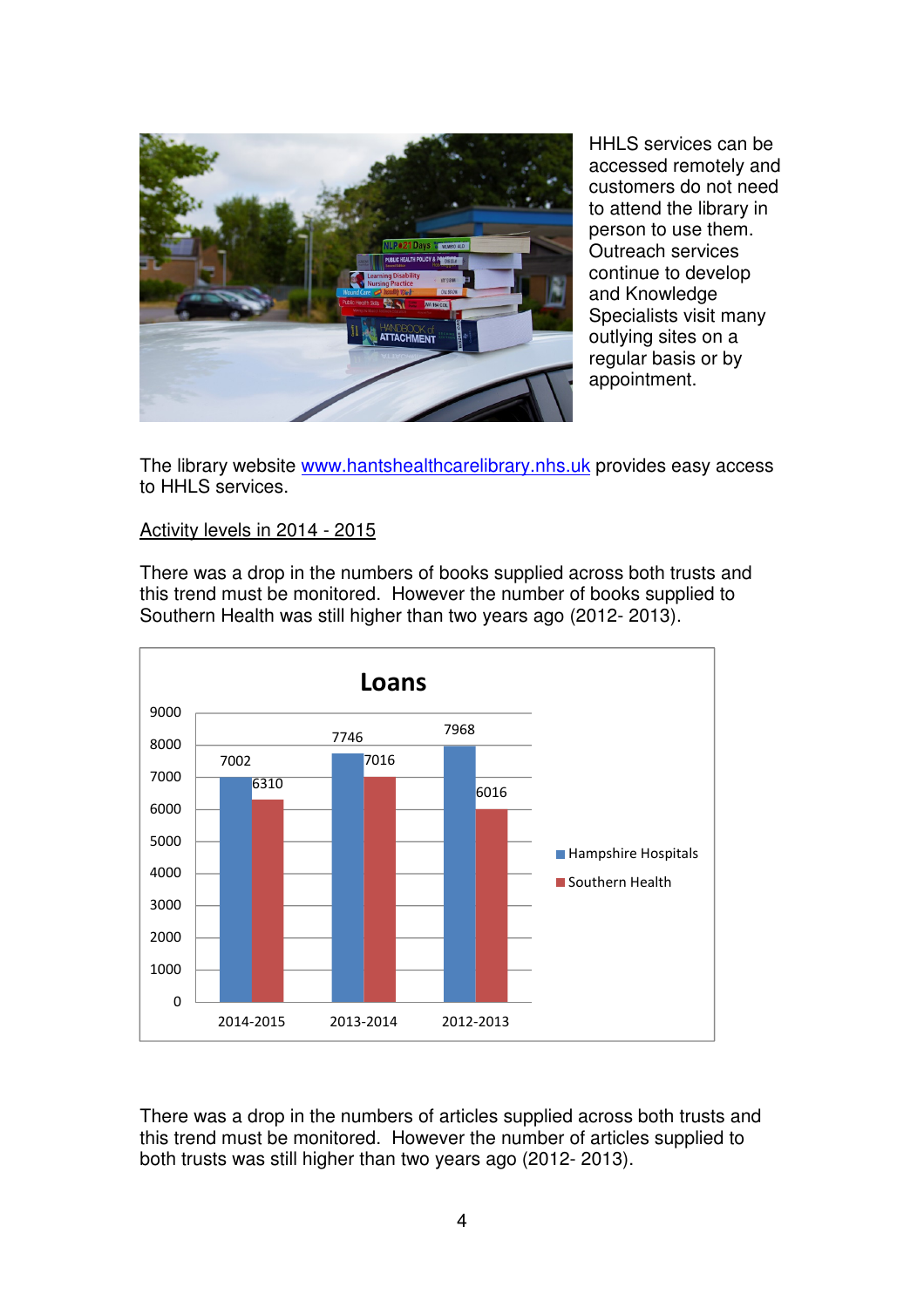

There was a small reduction in the number of literature searches carried out but numbers were still higher than two years ago (2012-2013).



Summary of the year 2014 – 2015

The year was essentially one of consolidation when activities mentioned in earlier annual reports continued and were developed. These included the generation of extra income through service level agreements with various NHS bodies, further development of marketing activities across our stakeholder organisations including our social media presence, continuing outreach activities and ward rounds and having a presence at local conferences.

Library staff contributed to the wider activities of the trusts in several ways for example on the LEaD Evaluation and Barriers to Learning groups in Southern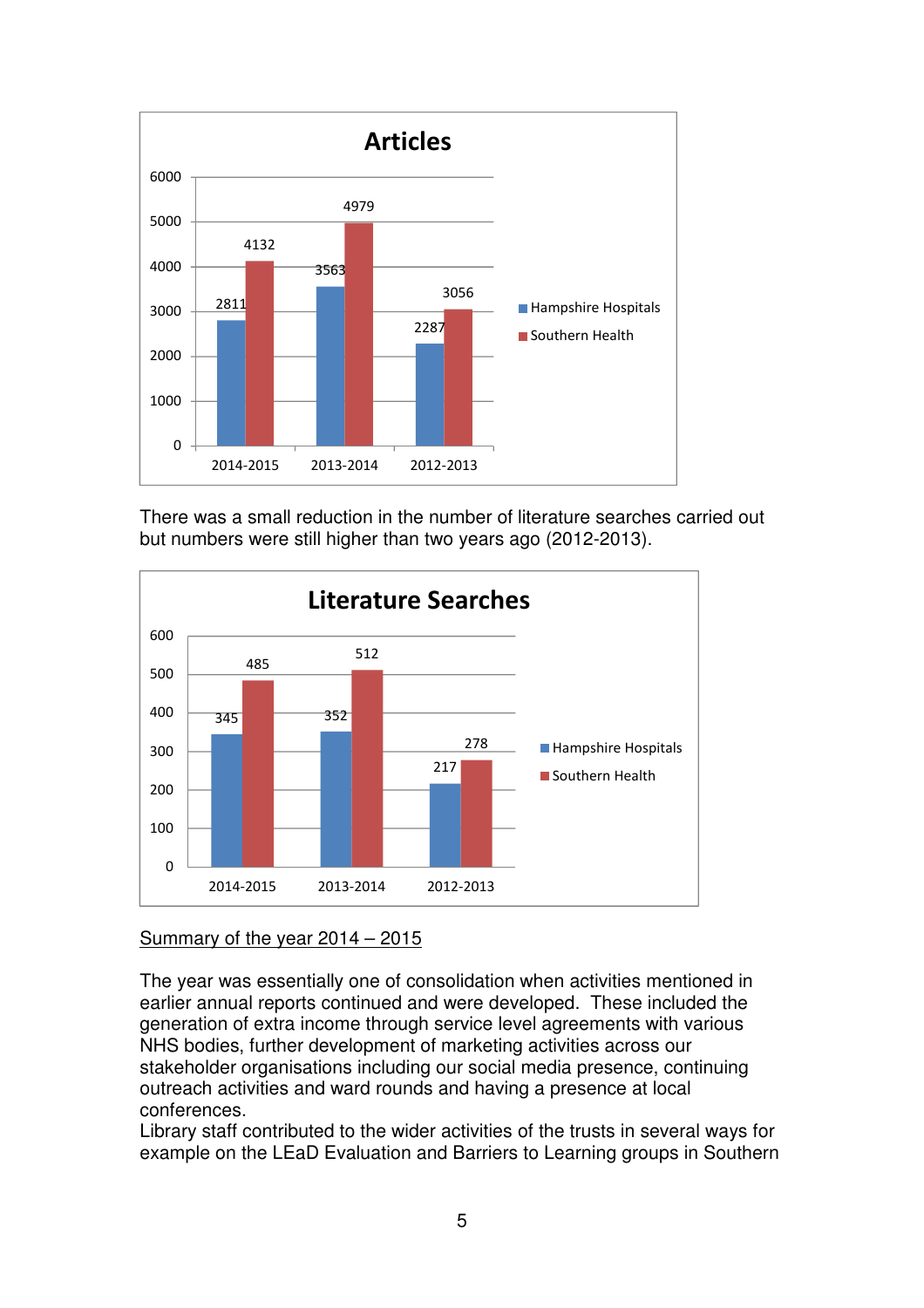Health, helping to produce student guides and working in medical records for short periods in January to help ease winter pressures in HHFT.

The publication of Knowledge for Healthcare, a development framework for NHS libraries in England, at the end of December 2014 started to have an impact on HHLS. Its ambitious vision is that "NHS bodies, their staff, learners, patients and the public use the right knowledge and evidence, at the right time, in the right place, enabling high quality decision-making .learning, research and innovation to achieve excellent healthcare and health improvement." The framework states that libraries have a pivotal role in delivering this vision.

Key areas of focus are identified as:

Proactive customer-focused services

Quick and easy access

 Effective leadership, planning & development of the LKS workforce Optimising funding for best value

Quality and impact

While some tasks will be done nationally there is scope to develop services locally along the principles of Knowledge for Healthcare. Stakeholders and library staff have started working on how best this can be achieved.

#### Key achievements in 2014 - 2015

#### Delivering a high quality service

We have achieved 97.8% compliance with the Library Quality Assurance Framework (LQAF), an improvement over last year (95.8%). LQAF is the quality standard against which NHS libraries are measured.

#### Making an impact

The Winchester library received a Wow! Award in April 2014 in the category Above and Beyond and we also received 2 other nominations.

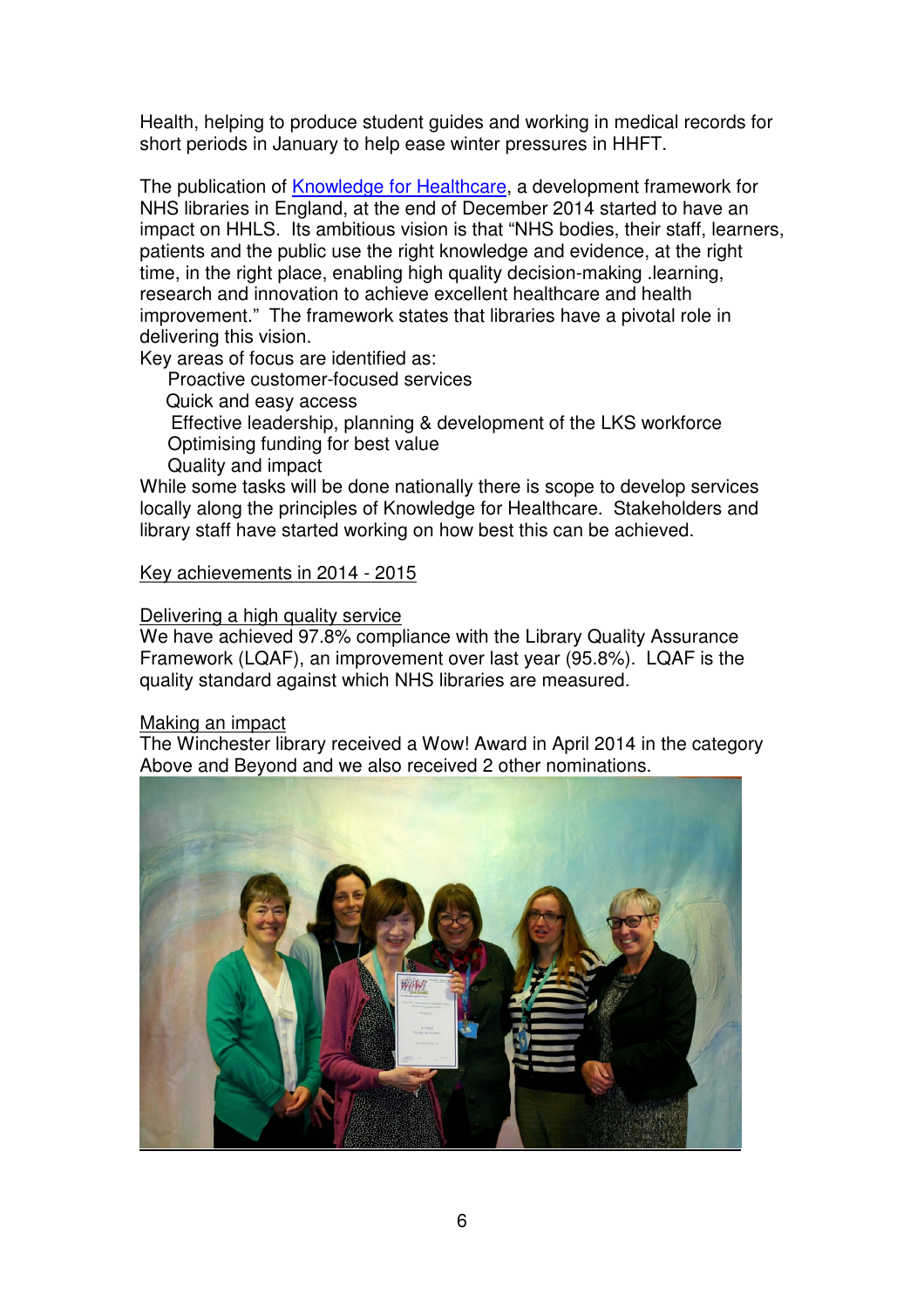Customer feedback included the following comments:

I have always relied very heavily on you when it came to my journal club presentations. You have been very efficient with all the journal searches. Always accommodating and very reliable and I am very grateful for all your help. You have always been more than willing to help, meeting deadlines and yielding very good results.

CT2 psychiatrist

… you have been incredibly responsive to me when I was after information as part of my studies. Within a short timescale you delivered a very comprehensive list of further reading, journals etc. that I could use. It is the quickness and understanding of needs that has really impressed me.

**Trainer** 

One ward round that Helen was supporting asked a question about a common clinical dilemma. Helen researched the area and brought the clinical team's attention to a set of guidelines of which we had been previously unaware. This led to a full audit cycle project where we were able to identify inconsistencies in practice. This project is expected to lead to improvements in the way patients are cared for on ICU.

**Consultant** 

#### Extending our services

HHLS took advantage of a national CPD opportunity to develop skills in summarising and synthesising, to offer this service in additional to our traditional literature searching services. Gaining the necessary skills proved challenging but the new service is now nearly ready to be offered to customers. HHLS is working more closely with researchers in both trusts, and will soon be launching 'Research Hubs' in Basingstoke and Winchester to offer first point of contact to staff undertaking or interested in becoming involved in research.

#### Improving the library environment

It is important that the libraries provide a pleasant environment conducive to study and reflection. An audit tool was developed and used throughout the service to ensure high standards. The Winchester library was brightened up by some repainting and the purchase of some new furniture.